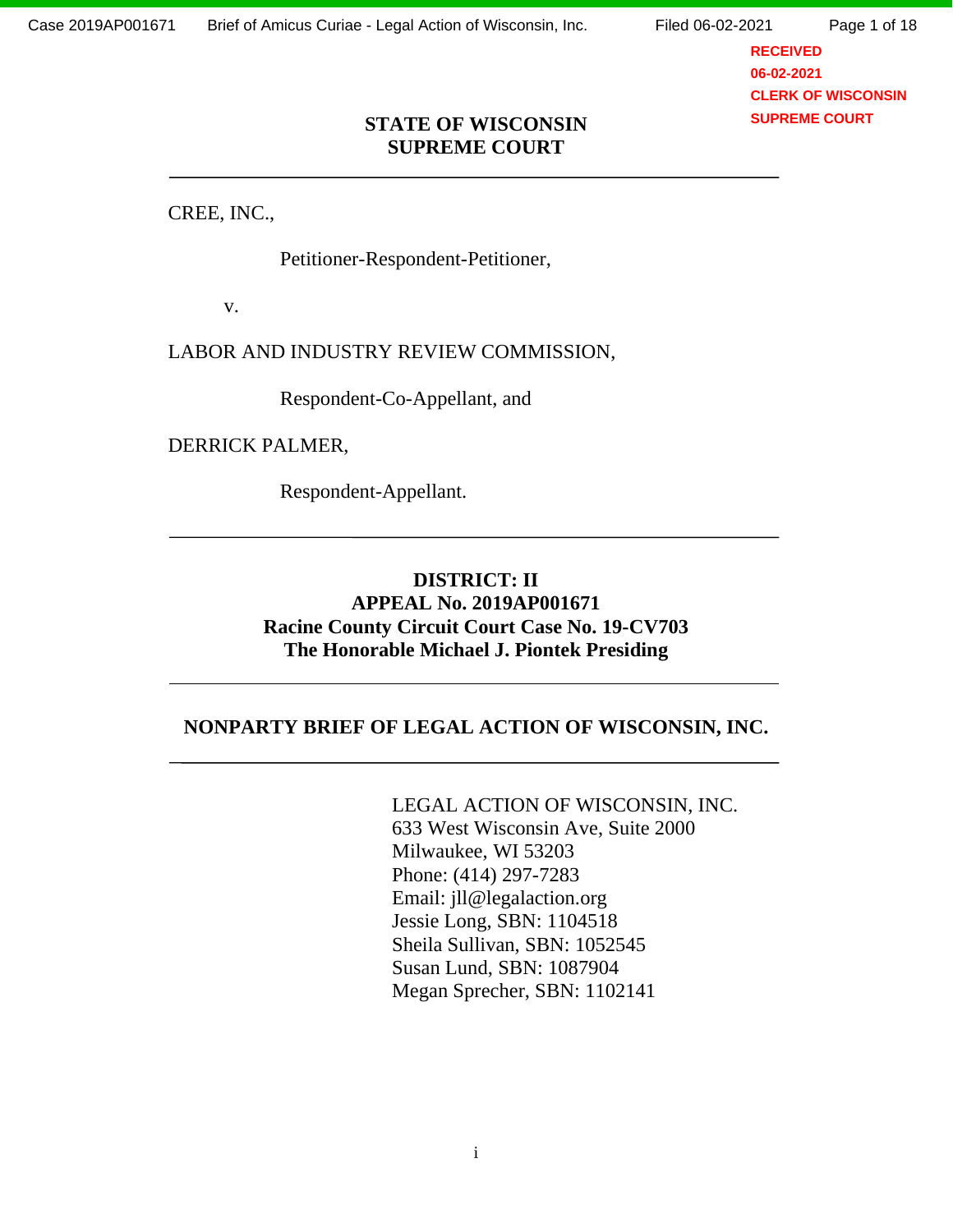# **TABLE OF AUTHORITIES**

| <b>Cases</b><br>Page(s)                                                                                                                                                                                                                                                           |
|-----------------------------------------------------------------------------------------------------------------------------------------------------------------------------------------------------------------------------------------------------------------------------------|
| Gibson v. Transportation Comm'n,                                                                                                                                                                                                                                                  |
| L. Enf't Standards Bd. v. Vill. of Lyndon Station,                                                                                                                                                                                                                                |
| Milwaukee Cty. v. Lab. & Indus. Rev. Comm'n,                                                                                                                                                                                                                                      |
| <b>Statutes</b>                                                                                                                                                                                                                                                                   |
|                                                                                                                                                                                                                                                                                   |
|                                                                                                                                                                                                                                                                                   |
|                                                                                                                                                                                                                                                                                   |
|                                                                                                                                                                                                                                                                                   |
|                                                                                                                                                                                                                                                                                   |
|                                                                                                                                                                                                                                                                                   |
|                                                                                                                                                                                                                                                                                   |
| <b>Other Authorities</b>                                                                                                                                                                                                                                                          |
| Caseload Summary by Responsible Court Official, Statewide Report<br>(Jan. 8, 2021), https://www.wicourts.gov/publications/statistics/                                                                                                                                             |
| Celesta A. Albonetti, Race and the Probability of Pleading Guilty,<br>6 J. QUANTITATIVE CRIMINOLOGY 315, 331 (1990) 11                                                                                                                                                            |
| Christopher Uggen et all, The Edge of Stigma: An Experimental Audit<br>of the Effects of Low-Level Criminal Records on Employment, 52                                                                                                                                             |
| Cynthia Hess & Alona Del Rosario, <i>Dreams Deferred: A Survey on the</i><br><b>Impact of Intimate Partner Violence on Survivors' Education,</b><br>Careers, and Economic Security, Institute for Women's Policy<br>Research (Oct. 24, 2018), https://iwpr.org/iwpr-publications/ |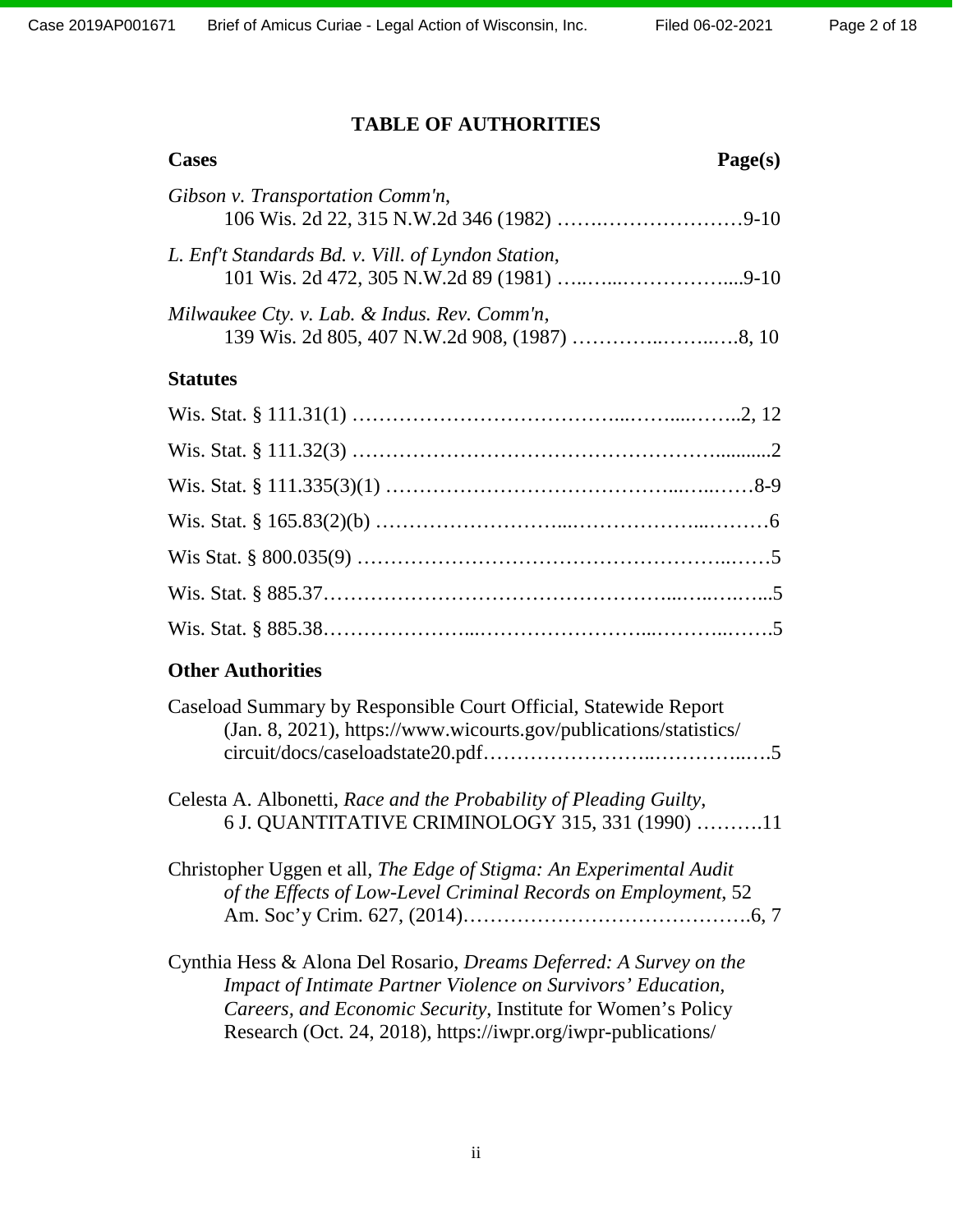| report/dreams-deferred-a-survey-on-the-impact-of-intimate-partner-<br>violence-on-survivors-education-careers-and-economic-                                                                                                                                                                                                  |
|------------------------------------------------------------------------------------------------------------------------------------------------------------------------------------------------------------------------------------------------------------------------------------------------------------------------------|
| Devah Pager, The Mark of a Criminal Record, 108 Am. J. Soc., 937                                                                                                                                                                                                                                                             |
| Enforcement Guidance on the Consideration of Arrest and Conviction<br>Records in Employment Decisions Under Title VII of the Civil Rights<br>Act, U.S. Equal Emp't Opportunity Comm'n, Apr. 25, 2012,<br>https://www.eeoc.gov/laws/guidance/enforcement-guidance-<br>consideration-arrest-and-conviction-records-employment- |
| Erika Davis Frenzel & Jeremy D. Ball, <i>Effects of Individual</i><br>Characteristics on Plea Negotiations Under Sentencing Guidelines,<br>5 J. ETHNICITY IN CRIM. JUST. 59, 59 (2007)11                                                                                                                                     |
| Gary Fields & John R. Emshwiller, As Arrest Records Rise, Americans<br>Find Consequences Can Last a Lifetime, Wall Street J., Aug. 18,                                                                                                                                                                                       |
| Jacquelyn Campbell et at, Risk Factors for Femicide in Abusive<br>Relationships, AJPH (July 2003), https://ajph.aphapublications.org/                                                                                                                                                                                        |
| Jane Sandusky, The Criminal Legal System Response to Domestic<br>Violence: Questions and Debate, National Clearinghouse for the<br>Defense of Battered Women (Feb. 2020), https://drive.google.com/<br>file/d/10nHIb5d-rA-fU9MNqMKOVc_3N0Yqbnq-/view4                                                                        |
| J.J. Prescott & Sonja Starr, Expungement of Criminal Convictions: An                                                                                                                                                                                                                                                         |
| Joseph J. Avery & Joel Cooper, Racial Bias in Post-Arrest and Pretrial<br>Decision Making: The Problem and A Solution, 29 Cornell J.L. &                                                                                                                                                                                     |
| Katie Kent & Darald Hanusa, Treating Perpetrators of Domestic<br>Violence, Wisconsin Public Radio (May 11, 2021),                                                                                                                                                                                                            |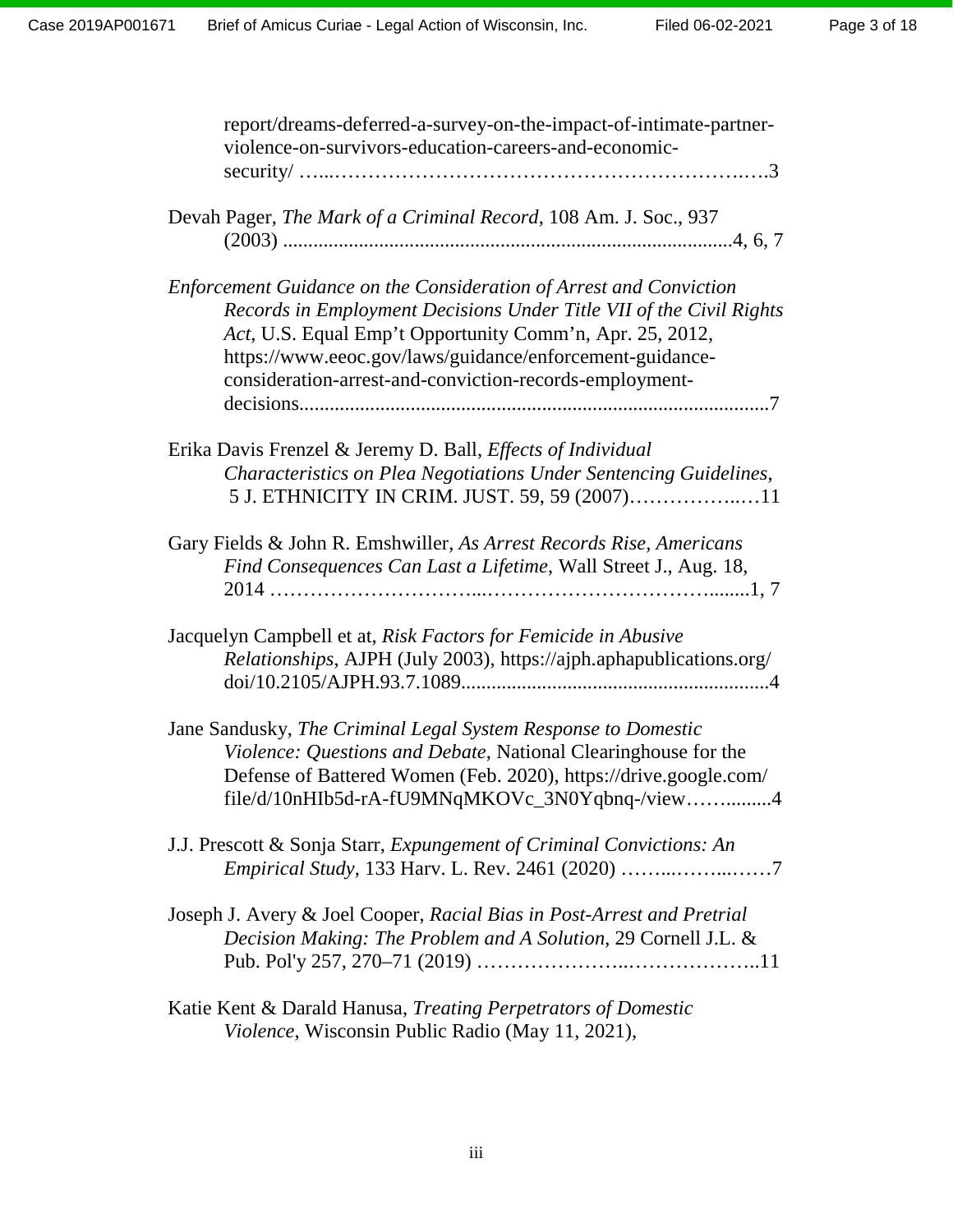| https://www.wpr.org/shows/treating-perpetrators-domestic-                                                                                                                                                                                                                                                           |
|---------------------------------------------------------------------------------------------------------------------------------------------------------------------------------------------------------------------------------------------------------------------------------------------------------------------|
| Milwaukee Municipal Court Charges Filed by Statute/Ordinance (Jan. 20,<br>2020), https://city.milwaukee.gov/ImageLibrary/User/municourt/                                                                                                                                                                            |
| Municipal Statistics Summary, Year: 2019, https://www.wicourts.gov/<br>publications/statistics/municipal/docs/caseload19.pdf5                                                                                                                                                                                       |
| Samuel K. Baier, Reducing Employment Barriers for People with                                                                                                                                                                                                                                                       |
| Stacy A. Hickox & Mark V. Roehling, Negative Credentials: Fair and<br>Effective Consideration of Criminal Records, 50 Am. Bus. L.J. 201                                                                                                                                                                             |
| Terry-Ann Craigie et al, Conviction, Imprisonment, and Lost Earnings:<br>How Involvement with the Criminal Justice System Deepens<br><i>Inequality</i> , Brennan Center for Justice (Sept. 15, 2020),<br>https://www.brennancenter.org/our-work/research-<br>reports/conviction-imprisonment-and-lost-earnings-how- |
| Victoria Law, When Abuse Victims Commit Crimes, The Atlantic, May 21,                                                                                                                                                                                                                                               |
| Wisconsin Policy Forum, A Fresh Start: Wisconsin's Atypical<br>Expungement Law and Options for Reform (June 2018),<br>https://wispolicyforum.org/wpcontent/uploads/2018/06/FreshStart_                                                                                                                              |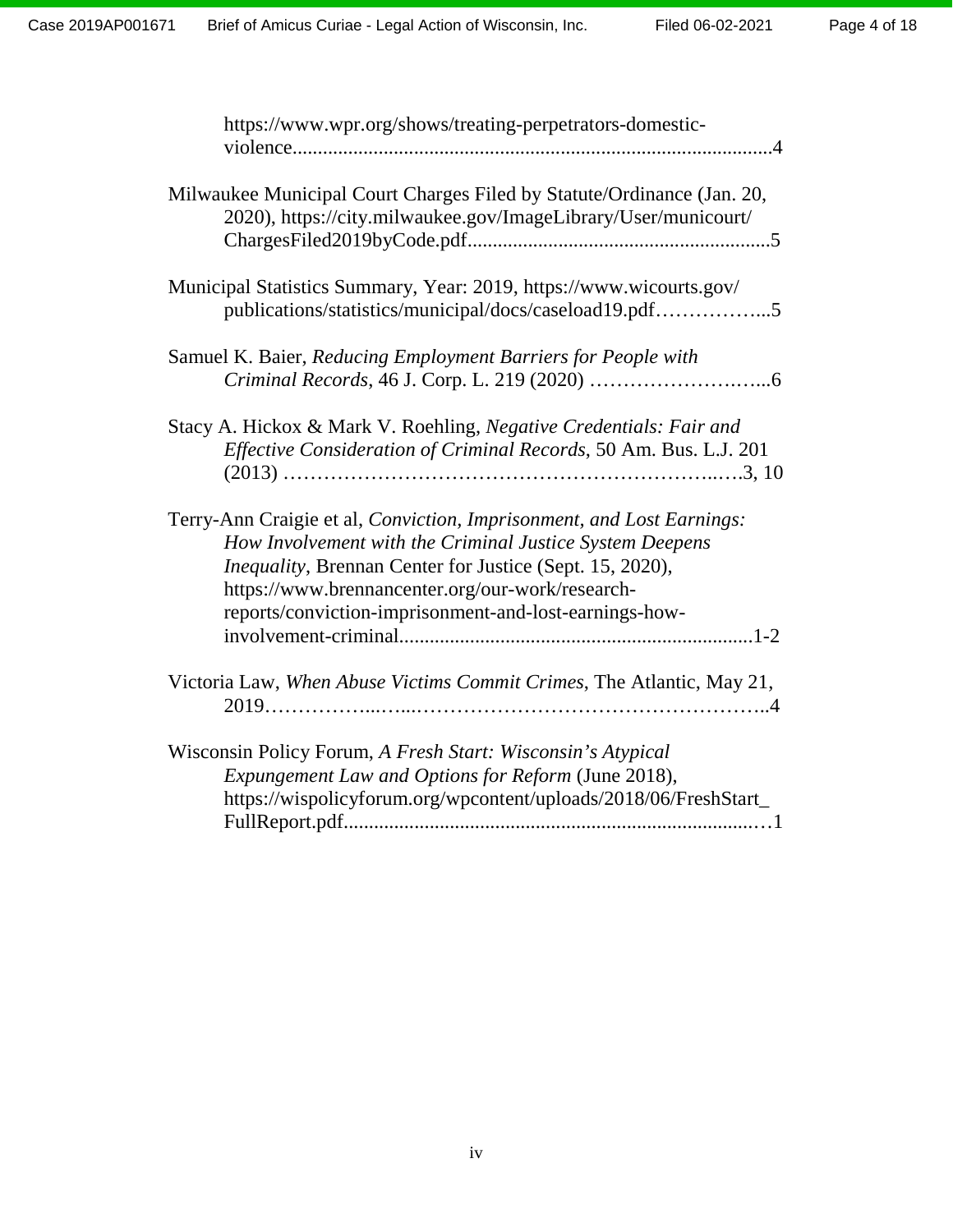$\overline{a}$ 

#### **STATEMENT OF INTEREST OF THE AMICI**

Legal Action of Wisconsin (LAW) is Wisconsin's largest civil legal aid firm, with a focus on serving individuals experiencing poverty. Many of LAW's clients are unemployed, irregularly employed, or employed in a job that pays less than a living wage, in part, because they have a conviction record. LAW also regularly represents crime victims, including domestic violence and sex trafficking survivors, whose victimization has resulted in convictions. Both client groups often seek LAW's help managing the collateral consequences of their records. LAW has thus had an unparalleled opportunity to observe the long-term correlation between conviction records and individual economic distress.

State and national statistics provide the larger context for our clients' experience—demonstrating the link between criminal records and economic inequality. By 2018, an estimated 1.4 million people had criminal records in Wisconsin. [1](#page-4-0) The FBI's criminal database has records for nearly 1/3 of American adults with ten to twenty thousand names being added each day.<sup>[2](#page-4-1)</sup> Conviction with and without subsequent incarceration have a life-long impact on earnings. [3](#page-4-2) People who have spent time in prison suffer the greatest losses, with their subsequent annual earnings reduced by an

<span id="page-4-2"></span><span id="page-4-1"></span><sup>2</sup> Gary Fields & John R. Emshwiller, *As Arrest Records Rise, Americans Find Consequences Can Last a Lifetime*, Wall Street J., Aug. 18, 2014. <sup>3</sup> Terry-Ann Craigie et al, *Conviction, Imprisonment, and Lost Earnings: How Involvement with the Criminal Justice System Deepens Inequality*, Brennan Center for Justice (Sept. 15, 2020), https://www.brennancenter.org/our-work/researchreports/conviction-imprisonment-and-lost-earnings-how-involvement-criminal

<span id="page-4-0"></span><sup>&</sup>lt;sup>1</sup> Wisconsin Policy Forum, *A Fresh Start: Wisconsin's Atypical Expungement Law and Options for Reform* (June 2018), [https://wispolicyforum.org/wp](https://wispolicyforum.org/wp-content/uploads/2018/06/FreshStart_FullReport.pdf)[content/uploads/2018/06/FreshStart\\_FullReport.pdf.](https://wispolicyforum.org/wp-content/uploads/2018/06/FreshStart_FullReport.pdf)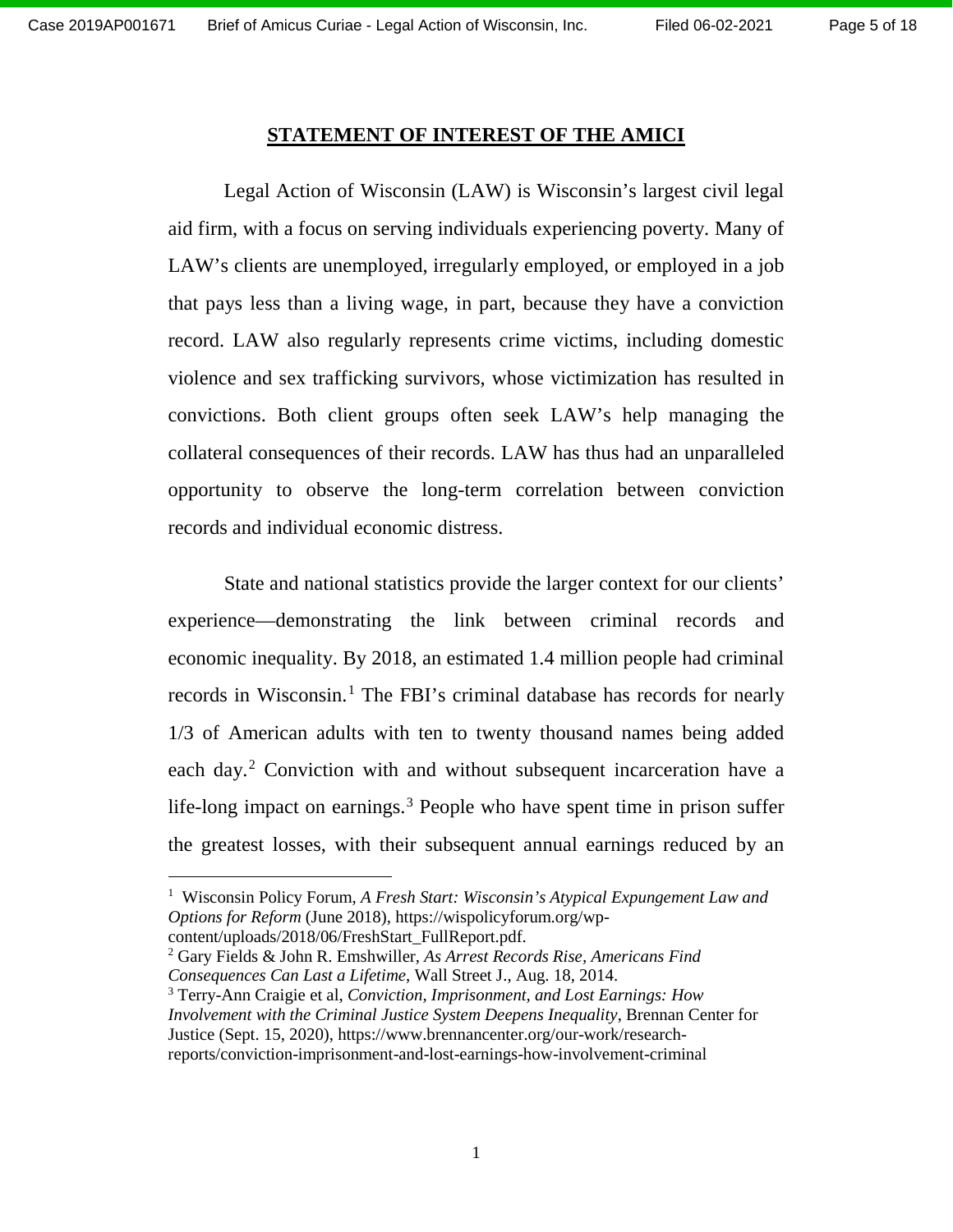average of 52 percent. [4](#page-5-0) A misdemeanor conviction reduces annual earnings by an average of 16 percent.<sup>[5](#page-5-1)</sup>

In Wisconsin, the collateral consequences of conviction records extend beyond those convicted of crimes. As of 2021, there were 227 municipal courts in Wisconsin, each regularly issuing non-traffic tickets for civil offenses that closely resemble criminal offenses. The resulting civil convictions are "convictions" for the purposes of Wis. Stat. §§ 111.31(1) and 111.32(3).

LAW is aware that this Court's interpretation of statutes is not driven by public policy concerns; however, LAW urges the Court to consider the impact this case will have on crime victims, people of color, and the millions of Wisconsin residents with criminal and non-criminal conviction records.

## **I. While Cree frames its position as necessary to protect survivors, it is neither evidence-based nor reflective of survivors' complex interests.**

Cree's position is simple: male batters tend to use violence to achieve power or solve problems and that tendency is "likely to recur in the work setting." (Cree Br. at 31). That position is not supported by research. Nor does it reflect survivors' complex interests in conviction record discrimination.

<span id="page-5-0"></span> $^{4}$  *Id.* 

 $\overline{\phantom{a}}$ 

<span id="page-5-1"></span><sup>5</sup> *Id.*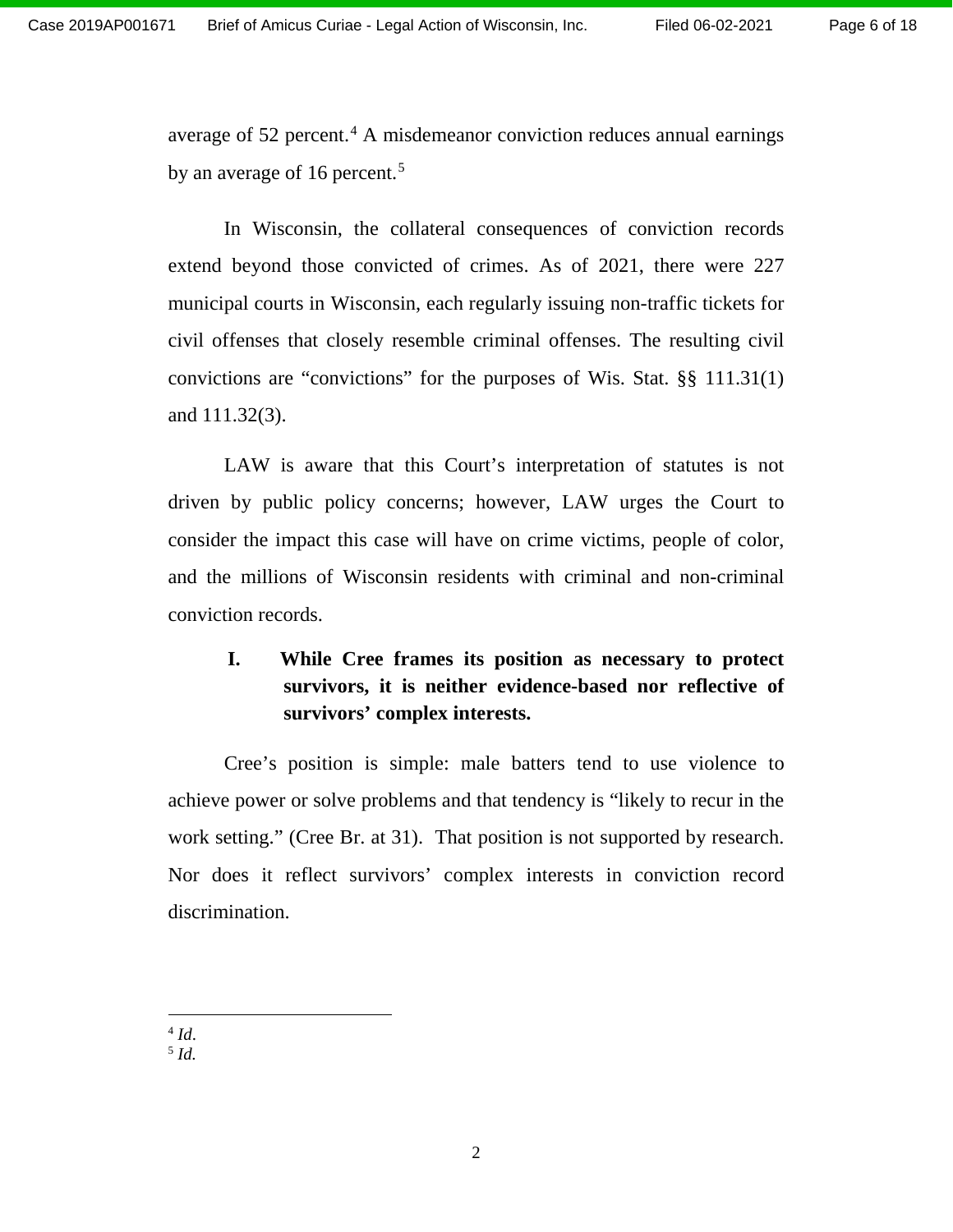Cree attempts to bolster its theory that domestic battery is substantially related to any job involving contact with women with Dr. Hanusa's testimony. However, Hanusa conceded he had not compiled statistical information on how often domestic offenders commit acts of workplace violence. (R. 122:230–32). Hanusa likely failed to provide such evidence because it does not exist. In a survey of relevant literature, researchers found only one study "examining the relationship between a criminal record and the propensity to commit workplace crimes or engage in inappropriate workplace behavior" and it showed "individuals with criminal convictions were *less likely* than other workers to be involved in fighting or stealing at work."[6](#page-6-0) Workplace criminal conduct cannot be accurately inferred from general recidivism rates as "criminal offenses committed in the workplace are a very small subset of all offenses."[7](#page-6-1) Hanusa's testimony is not only anecdotal, but lacks any basis in existing scholarship. Thus, LIRC correctly found this testimony "unhelpful."

Cree implies its "elements only" version of the substantial relationship test is necessary to protect victims, but this protectionist rhetoric is rooted in gross simplifications about survivor needs and interests in employment discrimination. This employment discrimination does not just impact the batterer; it reverberates throughout their community, depriving children and survivors of financial support. [8](#page-6-2) Lack of employment

 $\overline{\phantom{a}}$ 

<span id="page-6-0"></span><sup>6</sup> Stacy A. Hickox & Mark V. Roehling, *Negative Credentials: Fair and Effective Consideration of Criminal Records*, 50 Am. Bus. L.J. 201, 207 (2013).  $^7$  *Id.* 

<span id="page-6-2"></span><span id="page-6-1"></span><sup>&</sup>lt;sup>8</sup> The literature on the economic consequences of domestic violence on survivors is immense. For a brief overview, *see* Cynthia Hess & Alona Del Rosario, *Dreams Deferred: A Survey on the Impact of Intimate Partner Violence on Survivors' Education,*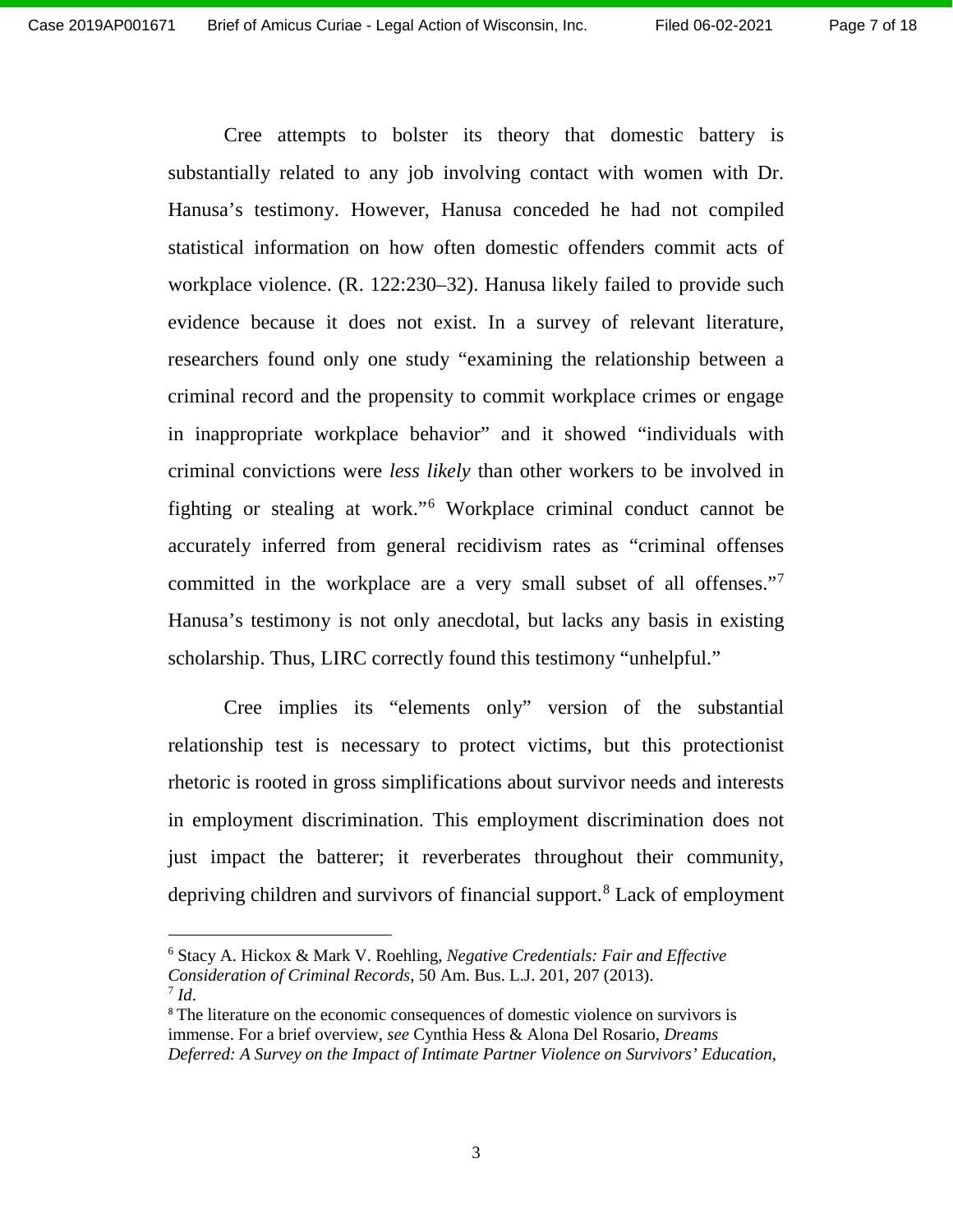$\overline{a}$ 

opportunities and decreased earning potential are among the strongest predictors of recidivism.[9](#page-7-0) Economic hardship increases the frequency and severity of domestic violence.<sup>[10](#page-7-1)</sup> Unemployment increases the risk of homicide in domestically violent relationships by fourfold and is the biggest predictor of murder in abusive relationships.<sup>[11](#page-7-2)</sup> An employer may intend to punish the abuser when rescinding an employment opportunity, but the abuser's partner, children and community are punished as well.

Finally, domestic violence and sex trafficking survivors are sometimes convicted of crimes and municipal convictions arising from their victimization.<sup>[12](#page-7-3)</sup> In the most extreme cases, victims who fight back are convicted of violent crimes or offenses with domestic abuse modifiers.<sup>13</sup> Under the "elements only" substantial relationship test, those victims would

*Careers, and Economic Security*, Institute for Women's Policy Research (Oct. 24, 2018), https://iwpr.org/iwpr-publications/report/dreams-deferred-a-survey-on-the-impact-ofintimate-partner-violence-on-survivors-education-careers-and-economic-security/

<span id="page-7-1"></span><span id="page-7-0"></span><sup>9</sup> Devah Pager, *The Mark of a Criminal Record*, 108 Am. J. Soc., 937, 939 (2003).

<sup>10</sup> Katie Kent & Darald Hanusa, *Treating Perpetrators of Domestic Violence*, Wisconsin Public Radio (May 11, 2021), https://www.wpr.org/shows/treating-perpetratorsdomestic-violence

<span id="page-7-2"></span><sup>11</sup> Jacquelyn Campbell et at, *Risk Factors for Femicide in Abusive Relationships*, AJPH (July 2003), https://ajph.aphapublications.org/doi/10.2105/AJPH.93.7.1089.

<span id="page-7-3"></span><sup>12</sup> Jane Sandusky, *The Criminal Legal System Response to Domestic Violence: Questions and Debate*, National Clearinghouse for the Defense of Battered Women, pp 19 (Feb. 2020), (reporting that more than 71% of incarcerated women have been victims of domestic violence. *Id*. at 18-19. Advocates suggest that survivors are often criminalized, especially when they not fit our preconceived notion of a "legitimate" victim—usually a white, middle-class woman. *Id*. at 8 and 11).

<span id="page-7-4"></span><sup>13</sup> A New York study from 2005 indicates that two-thirds of women incarcerated for killing someone close to them had been abused by that person. Victoria Law, *When Abuse Victims Commit Crimes*, The Atlantic, May 21, 2019. Racial disparities are prevalent in domestic violence and criminalization of victims: "[b]lack women experience domestic violence at a higher rate than white women and are imprisoned at nearly twice the rate." *Id*.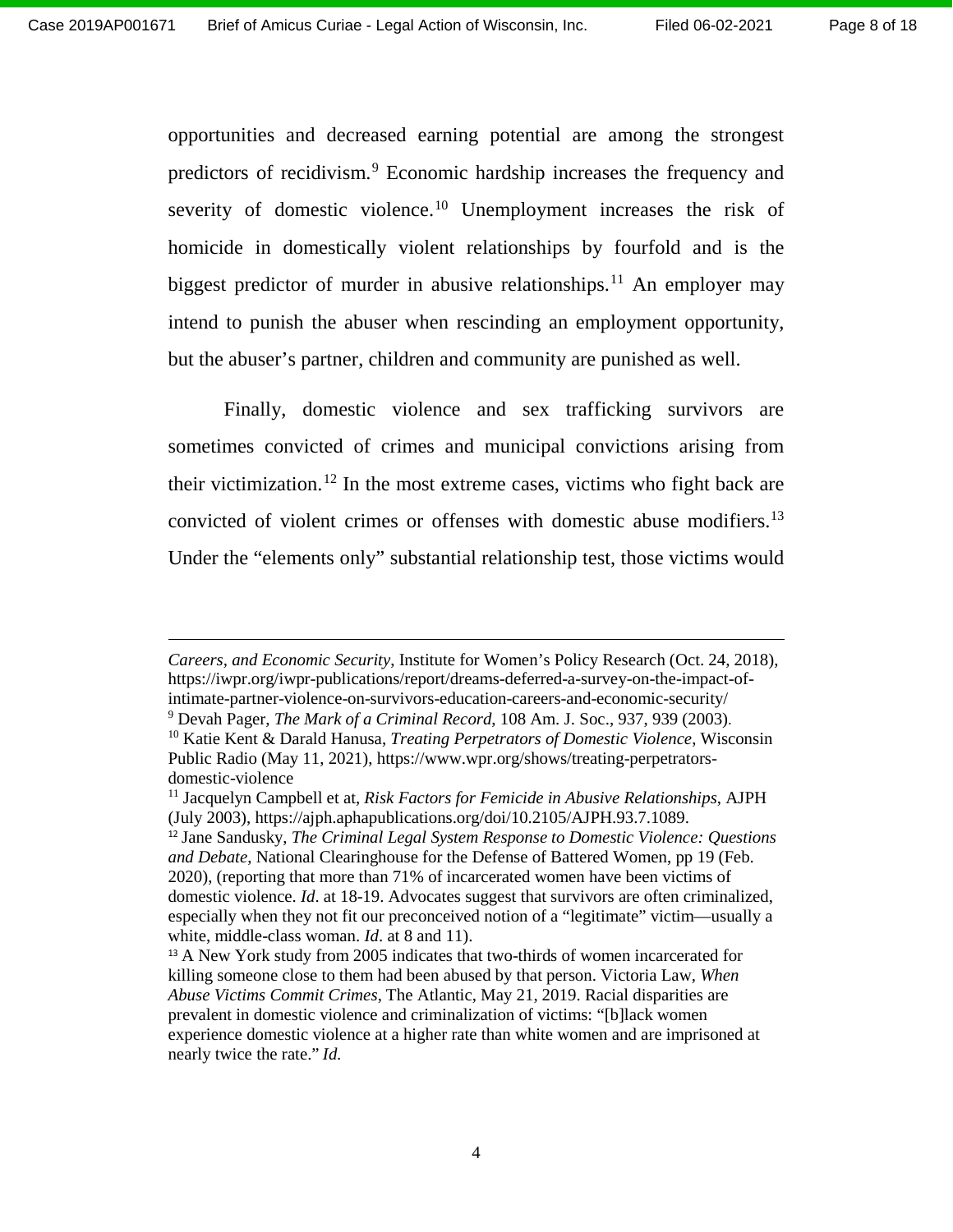face employment discrimination on the same grounds that Cree applied in this case.

### II. **The Court's Decision Will Affect Millions of People with Criminal and Civil Conviction Records.**

The precise number of people convicted of criminal offenses in Wisconsin is not readily available through any report. However, available statistics establish that any law which affects criminal record employment discrimination will impact more than a million Wisconsin residents. In 2020, over 95,000 criminal cases were opened in Wisconsin and over 65,000 criminal cases were disposed. [14](#page-8-0) Tens of thousands of new criminal convictions are attached to individuals each year in the state.

This Court's decision will also affect the many Wisconsinites with civil municipal offense convictions. In 2019, state municipal courts handled over 75,000 non-traffic ordinance adult violations. [15](#page-8-1) There were 14,840 non-traffic citations filed in Milwaukee Municipal Court in 2019 alone.<sup>16</sup> Many of these cases likely resulted in convictions because of the legal and social treatment of municipal cases. In civil ordinance cases, indigent defendants have no right to counsel, court appearance is generally optional, translation rights are limited, and defendants can be found guilty for missing a single court date. Wis Stat. §§ 800.035(9); 885.37; 885.38. Because success at trial generally involves a minimum of three court

<span id="page-8-0"></span><sup>14</sup> Caseload Summary by Responsible Court Official, Statewide Report (Jan. 8, 2021), https://www.wicourts.gov/publications/statistics/circuit/docs/caseloadstate20.pdf <sup>15</sup> Municipal Statistics Summary, Year: 2019,

 $\overline{\phantom{a}}$ 

<span id="page-8-2"></span><span id="page-8-1"></span>https://www.wicourts.gov/publications/statistics/municipal/docs/caseload19.pdf <sup>16</sup> Milwaukee Municipal Court Charges Filed by Statute/Ordinance (Jan. 20, 2020), https://city.milwaukee.gov/ImageLibrary/User/municourt/ChargesFiled2019byCode.pdf.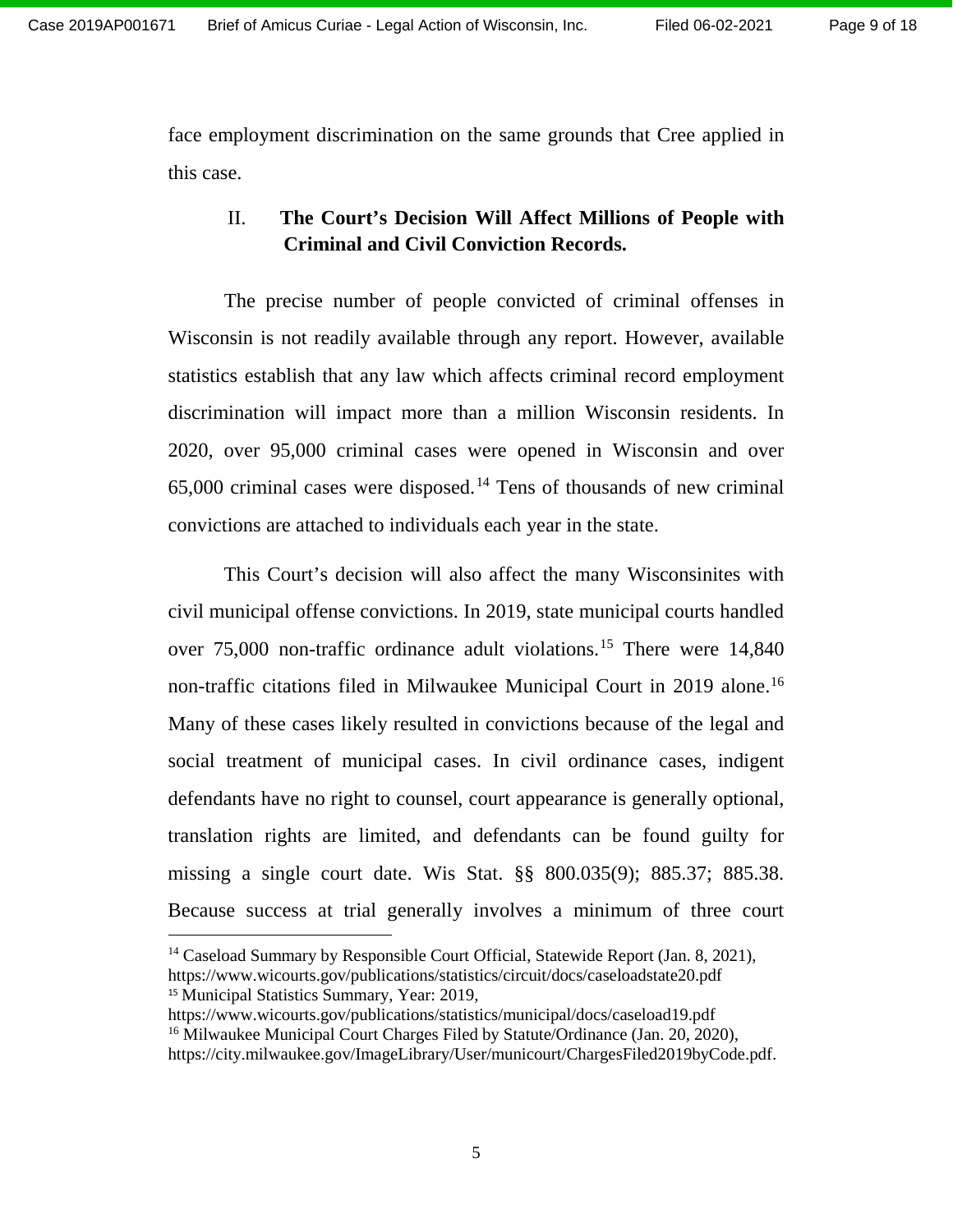appearances, defendants with money may simply pay a ticket to avoid the cost of lost work or childcare.

The current substantial relationship test does not differentiate between municipal forfeiture offenses and criminal offenses, despite the different levels of procedural protection provided to defendants in those cases. While civil convictions often do not appear on CCAP, the DOJ collects information on many civil offenses. Wis. Stat. § 165.83(2)(b). These conviction records become part of the DOJ's archive and are available to the public on the Crime Information Bureau's criminal history report. Most entry-level applications request information about prior convictions. [17](#page-9-0) Employers can and do ask about civil convictions and applicants must answer those questions like any other record query.<sup>[18](#page-9-1)</sup>

Many LAW clients with conviction records struggle for years, even decades, to find jobs or advance in their chosen careers. A criminal or arrest record decreases employability, even before the applicant has the chance to interview. Easily accessible criminal records are used as a screening mechanism by employers: 50% of employers are unwilling to consider qualified applicants based on their criminal record.<sup>[19](#page-9-2)</sup> Research shows that

 $\overline{\phantom{a}}$ 

<span id="page-9-0"></span><sup>17</sup> Pager, *supra* note 9, at 951.

<span id="page-9-1"></span><sup>18</sup> Based on LAW's experience; *see* Pager, *supra* note 9, at 951; *see also* Christopher Uggen et all*, The Edge of Stigma: An Experimental Audit of the Effects of Low-Level Criminal Records on Employment*, 52 Am. Soc'y Crim. 627, 633 (2014).

<span id="page-9-2"></span><sup>19</sup> Pager *supra* note 9, at 956; *see also* Samuel K. Baier, *Reducing Employment Barriers for People with Criminal Records*, 46 J. Corp. L. 219, 222 (2020).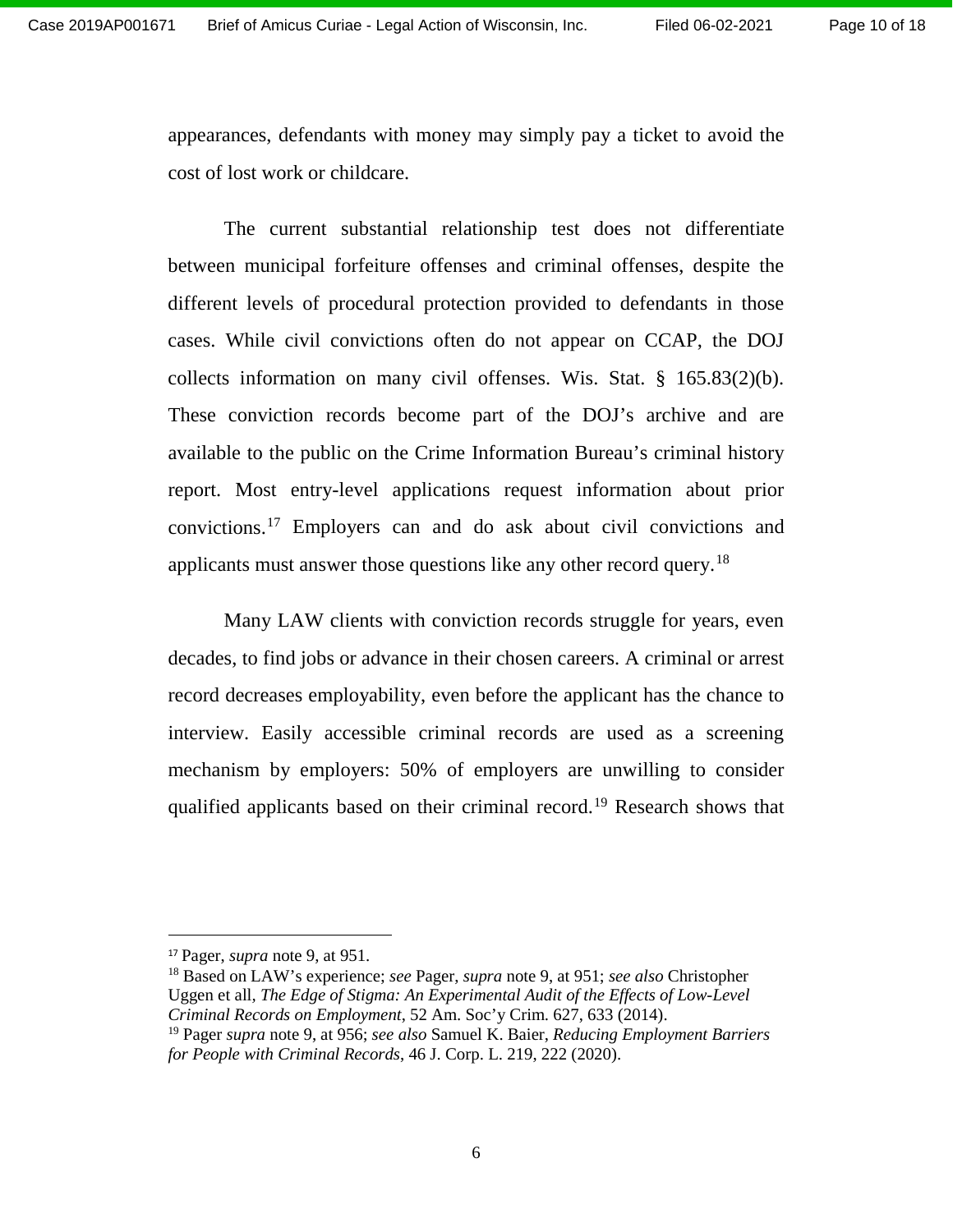individuals with criminal or arrest records earn lower wages, are more likely to live in poverty, and are generally deemed less employable. $^{20}$  $^{20}$  $^{20}$ 

People of color experience a heightened form of record-based employment discrimination—which they often describe as part of a continuum of racial discrimination. This statistical reality led the Equal Employment Opportunity Commission to conclude "national data supports that criminal record exclusions have a disparate impact based on race and national origin."[21](#page-10-1) Research has repeatedly shown that a record's stigma disproportionally harms people of color. For example, a Wisconsin-based study in 2003 showed that employers considered white people with criminal records more employable than Black people without criminal records. [22A](#page-10-2) 2014 study showed similar results for misdemeanor arrests without charges: white applicants with an arrest record were more employable than black applicants without any arrests.<sup>[23](#page-10-3)</sup> Collateral consequences of convictions are "disproportionately concentrated by race, gender, and poverty status, especially affecting black men"; as a result, criminal records "may be a significant contributor to racial disparities in employment and other socioeconomic outcomes."<sup>[24](#page-10-4)</sup> Therefore, any change

 $\overline{a}$ 

<span id="page-10-1"></span><sup>21</sup> *Enforcement Guidance on the Consideration of Arrest and Conviction Records in Employment Decisions Under Title VII of the Civil Rights Act*, U.S. Equal Emp't Opportunity Comm'n, Apr. 25, 2012, https://www.eeoc.gov/laws/guidance/enforcementguidance-consideration-arrest-and-conviction-records-employment-decisions. <sup>22</sup> Pager, *supra* note 9, at 959-960.

<span id="page-10-0"></span><sup>20</sup> Fields, *supra* note 2.

<span id="page-10-3"></span><span id="page-10-2"></span><sup>23</sup> Uggen, *supra* note 18, at 637.

<span id="page-10-4"></span><sup>24</sup> J.J. Prescott & Sonja Starr, *Expungement of Criminal Convictions: An Empirical Study*, 133 Harv. L. Rev. 2461, 2471. (2020)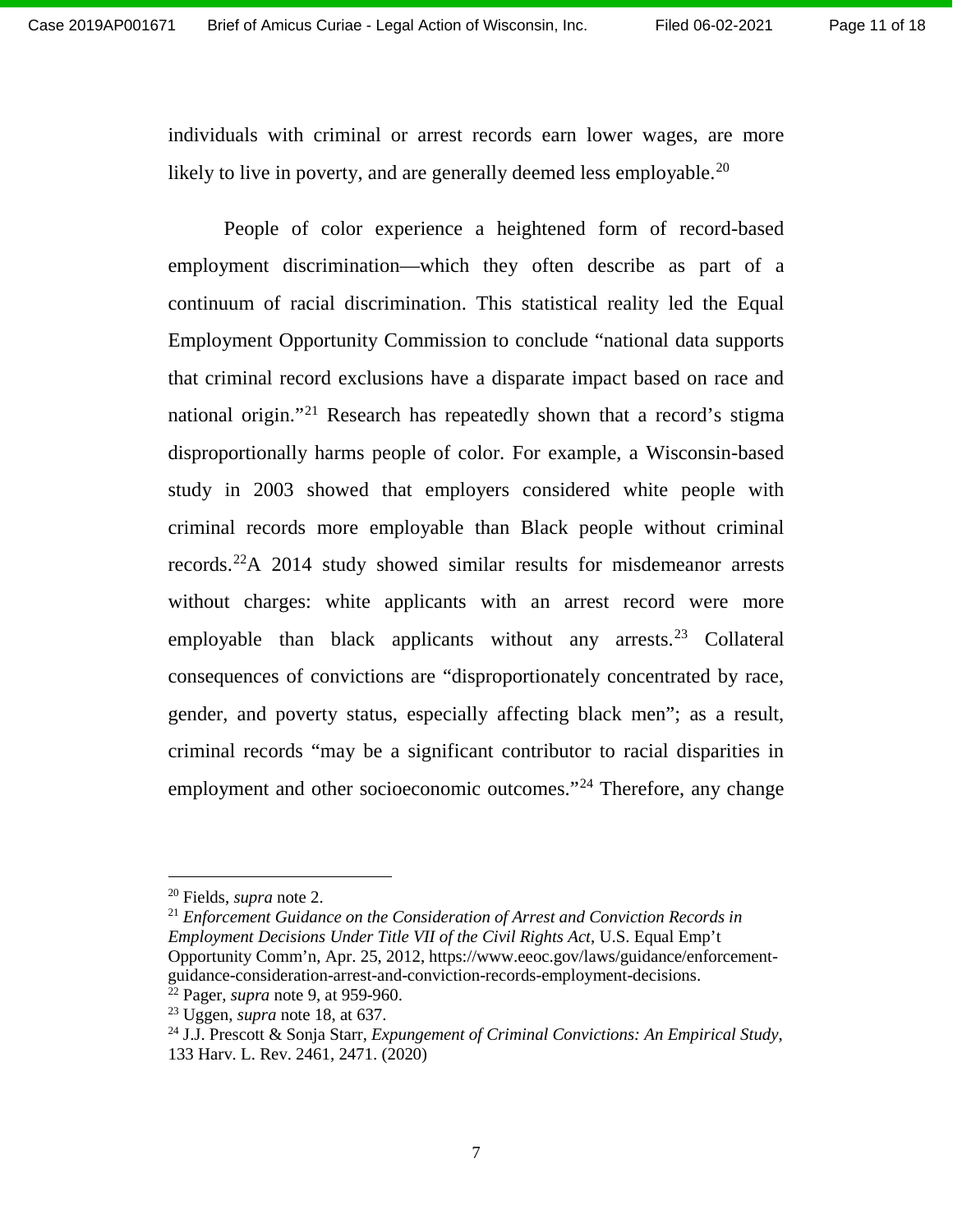in Wisconsin's substantial relationship test will likely to have the most profound effect on people of color with criminal records.

**III. The Substantial Relationship Test Should Include an Easily Ascertainable Fact Inquiry, Including Consideration of Conviction Severity and Time Since Conviction.**

This Court has never held that an analysis of the circumstances of an offense is limited to the statutorily defined elements of the crime. WFEA was enacted to encourage merit-based employment and licensure decisions while minimizing the roles of bias and prejudice. In 1977, the law was amended to add arrest and conviction records as prohibited bases for employment discrimination. WFEA also created exceptions to this rule, relevant in this case: employers can deny employment to individuals convicted of offenses if "the circumstances" of the offense "substantially relate to the circumstances of the particular job or licensed activity." Wis. Stat. § 111.335(3)(1).

The defense to conviction record discrimination changed significantly between the law's 1977 amendment and the late 1980s. After 1977, LIRC began developing a "substantial relationship" test that was individualized to a certain degree, weighing multiple factors including the job in question, the offense, the "length of time since conviction, number and seriousness of offenses, high moral requirements of certain jobs, evidence of rehabilitation, and mitigating circumstances of an offense." *Milwaukee Cty. v. Lab. & Indus. Rev. Comm'n*, 139 Wis. 2d 805, 898, 407 N.W.2d 908, (1987). In the early 1980s, the Wisconsin Supreme Court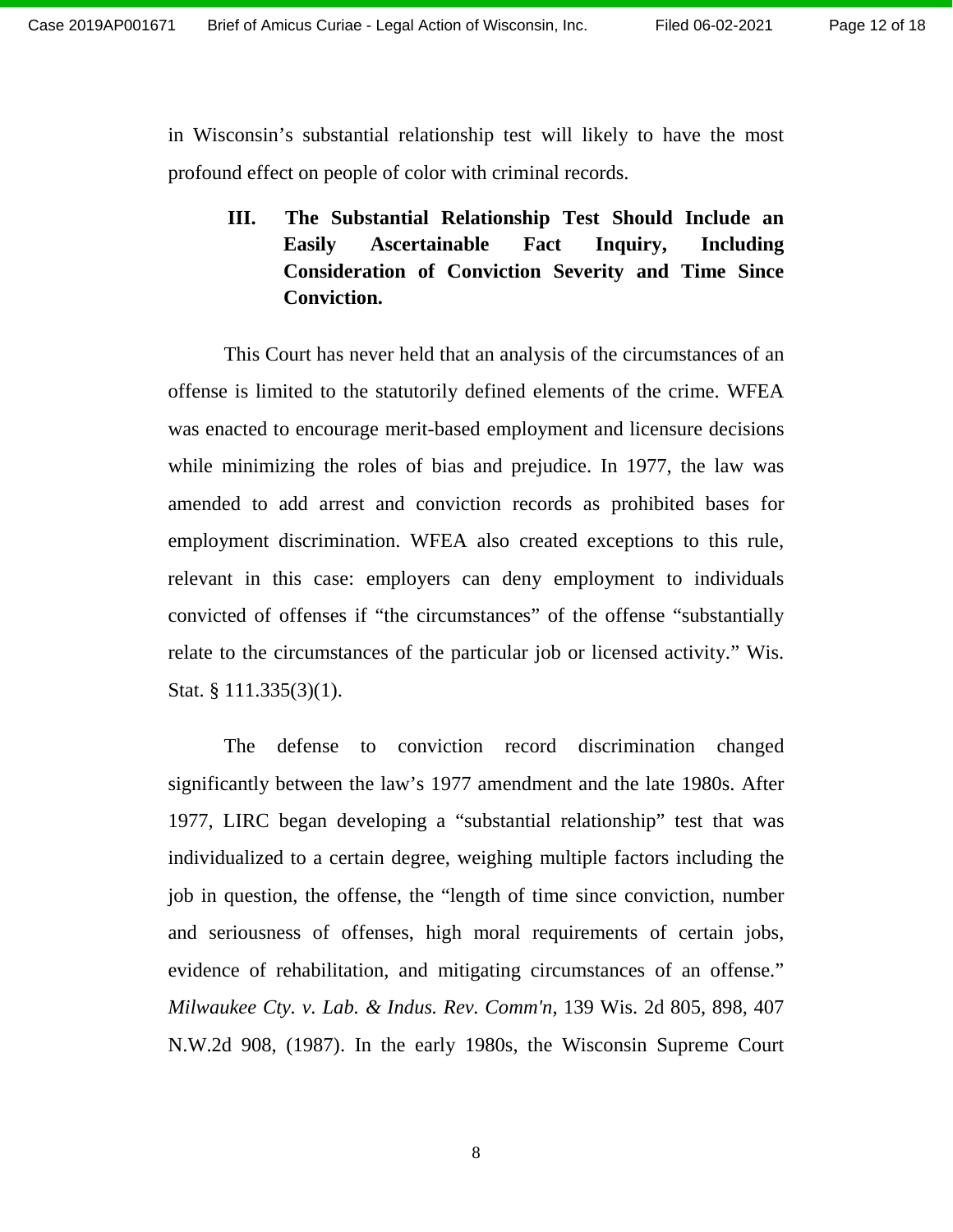Page 13 of 18

decided two licensing cases which unsettled LIRC's existing application of Wis. Stat. § 111.335(3)(1). *Lyndon Station*. *L. Enf't Standards Bd. v. Vill. of Lyndon Station*, 101 Wis. 2d 472, 305 N.W.2d 89 (1981); *Gibson v. Transportation Comm'n*, 106 Wis. 2d 22, 315 N.W.2d 346 (1982). Those cases involved the interaction between occupational licensing requirements and WFEA's prohibition against conviction record discrimination. That framework is important to understanding the balance struck by the Court in these seminal decisions. There is an inherent tension between the State's regulation of conduct to protect its citizens and WFEA's focus on protecting individuals from employment discrimination.

The Court first addressed this tension in *Lyndon Station*. *Lyndon Station*, 101 Wis. 2d 472. In *Lyndon*, the Court harmonized LESB's decision with the WFEA by holding that the officer's conviction was substantially related to the position the Village had hired him for. *Id.* at 475–76. To the extent that *Lyndon Station* announced a new rule, it is only that the nature of the offense may be so obviously related to the job that the substantial relationship test can be satisfied without factual inquiry.

The Court expanded on this idea in *Gibson*. *Gibson*, 106 Wis. 2d 22. The majority in *Gibson* found that the circumstances of Gibson's conviction, *inferred* from the elements of his offense, substantially related to the circumstances of employment Gibson sought, affirming DOT's license refusal. *Id*. at 28–29. Despite that move to a more formalistic model of inquiry, the majority opinion stressed that factual circumstances may still be relevant. *Id.* at 28.

9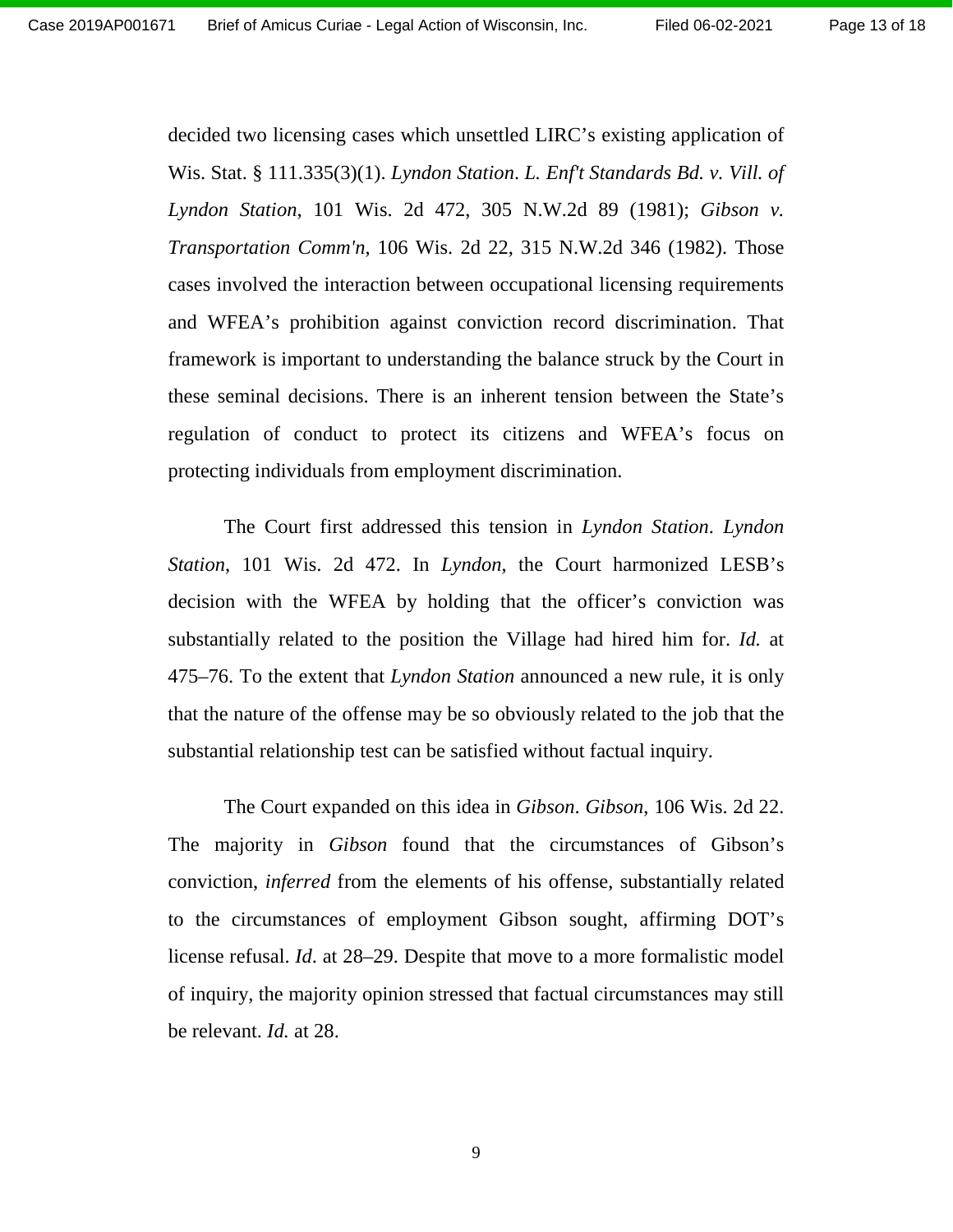In 1987, the Supreme Court first applied this new version of the test to private employment. *Milwaukee Cty.*, 139 Wis. 2d 805*.* In the process, the Court justified its limited construction of the term "circumstances" by considerations of public policy and business necessity. The majority opinion found a substantial relationship at a high level of abstraction. However, the court still insisted that fact-finding beyond element identification would be important in some cases. *Id*. at 825.

Cree's assertion that LIRC's modest factual inquiry is prohibited by *Lyndon Station, Gibson,* and *Milwaukee County* is incorrect. If this Court accepts Cree's invitation to rethink the current formulation of the test, it should consider further tethering—rather than completely untethering— the substantial relationship test to relevant, easily ascertainable facts.

The severity of charge and conviction date are examples of relevant, easily ascertainable facts that might be considered in applying the substantial relationship test. Currently, an employer may treat a noncriminal battery and felony battery conviction the same way, despite the differences in the procedural and legal protections afforded in criminal and civil cases. Similarly, date of conviction is a fact relevant to generalizations about propensity. A twenty-year-old conviction is difficult to reconcile with anything but a propensity for desisting from that type of criminal activity.<sup>[25](#page-13-0)</sup>

The Court has repeatedly held that fact-finding is appropriate in certain circumstances. If the Court accepts Cree's invitation to remove modest fact-finding from the substantial relationship test, the negative

 $\overline{a}$ 

<span id="page-13-0"></span><sup>25</sup> *See* Hickox, *supra* note 6, at 246.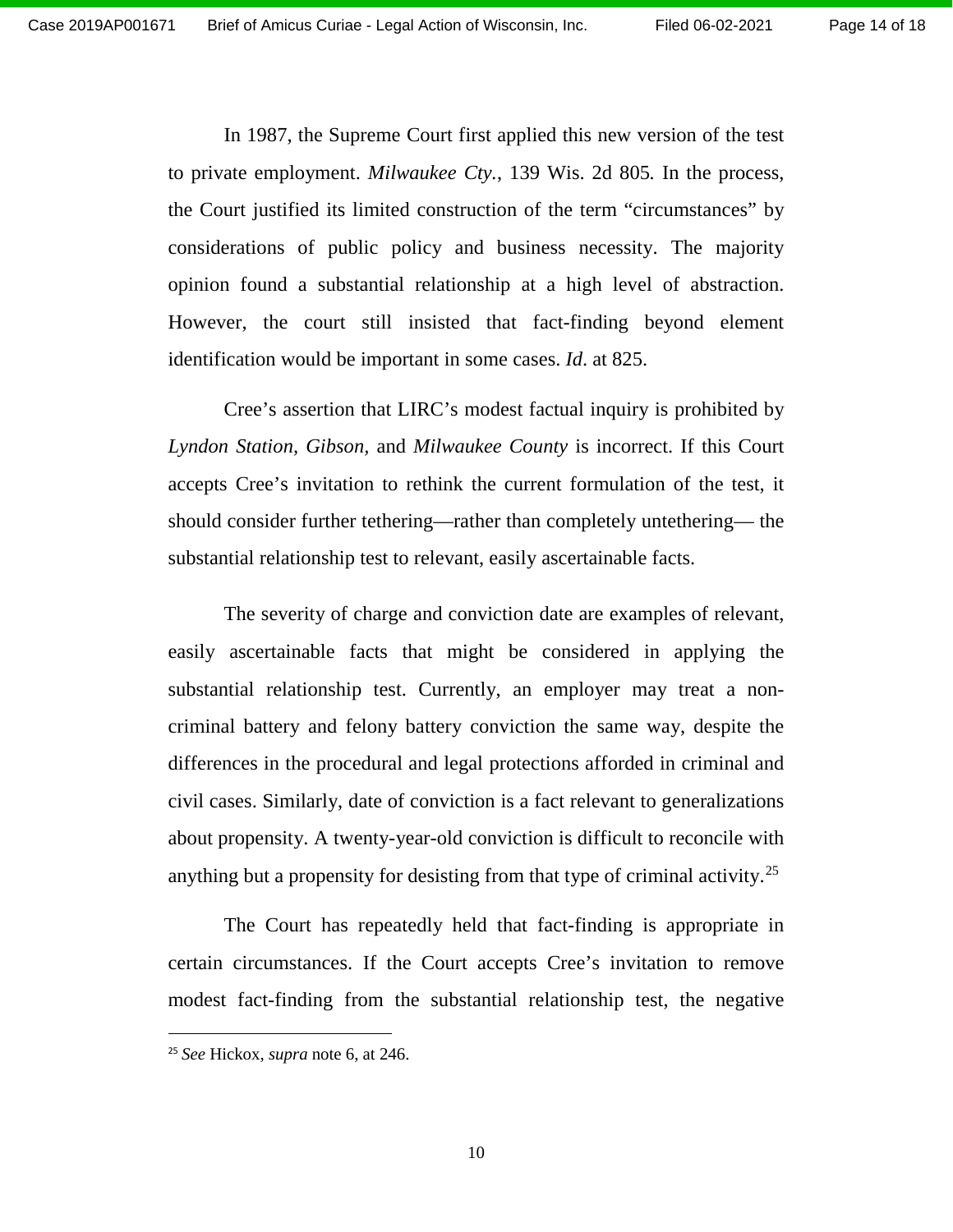consequences could be felt across the state, most notably, amplifying the racially disparate collateral consequences of convictions and destabilizing families desperate for financial security.<sup>[26](#page-14-0)</sup> If the Court chooses to clarify rather than abandon existing precedent, it could plainly state that easily ascertainable facts, like age of conviction and severity of the offense, are part of the circumstances of the offense.

### **IV. Conclusion**

 $\overline{\phantom{a}}$ 

The parties' briefs focus on the particulars of the law as it has been and should be, applied to Palmer. However, the Court's decision in this case will have a profound impact on employability all throughout Wisconsin. If the Court adopts Cree's "elements only" application of the substantial relationship test, the collateral consequences of conviction records will intensify, impacting the millions of Wisconsinites with felony, misdemeanor, and civil convictions. The analysis dissolves into an affirmation that the character trait most associated with any conviction is "criminality." Under Cree's test, it will be easier to discriminate against those with conviction records and that discrimination will exacerbate the

<span id="page-14-0"></span><sup>&</sup>lt;sup>26</sup> The elements test is neither objective nor racially neutral. Decades of scholarship establishes that, even after controlling for other facts, racism "permeates" the criminal justice system and its supposedly neutral processes. *See generally* Joseph J. Avery & Joel Cooper, *Racial Bias in Post-Arrest and Pretrial Decision Making: The Problem and A Solution*, 29 Cornell J.L. & Pub. Pol'y 257, 270–71 (2019); *see also* Erika Davis Frenzel & Jeremy D. Ball, *Effects of Individual Characteristics on Plea Negotiations Under Sentencing Guidelines*, 5 J. ETHNICITY IN CRIM. JUST. 59, 59 (2007). Defendants who are Black, young, and male fare especially poorly *see also* Celesta A. Albonetti, *Race and the Probability of Pleading Guilty*, 6 J. QUANTITATIVE CRIMINOLOGY 315, 331 (1990). A conviction record is thus not the result of some immutable outcome dictated inexorably by facts alleged, admitted, or proven, but is instead the product of many discretionary choices impacted by structural racism and implicit bias.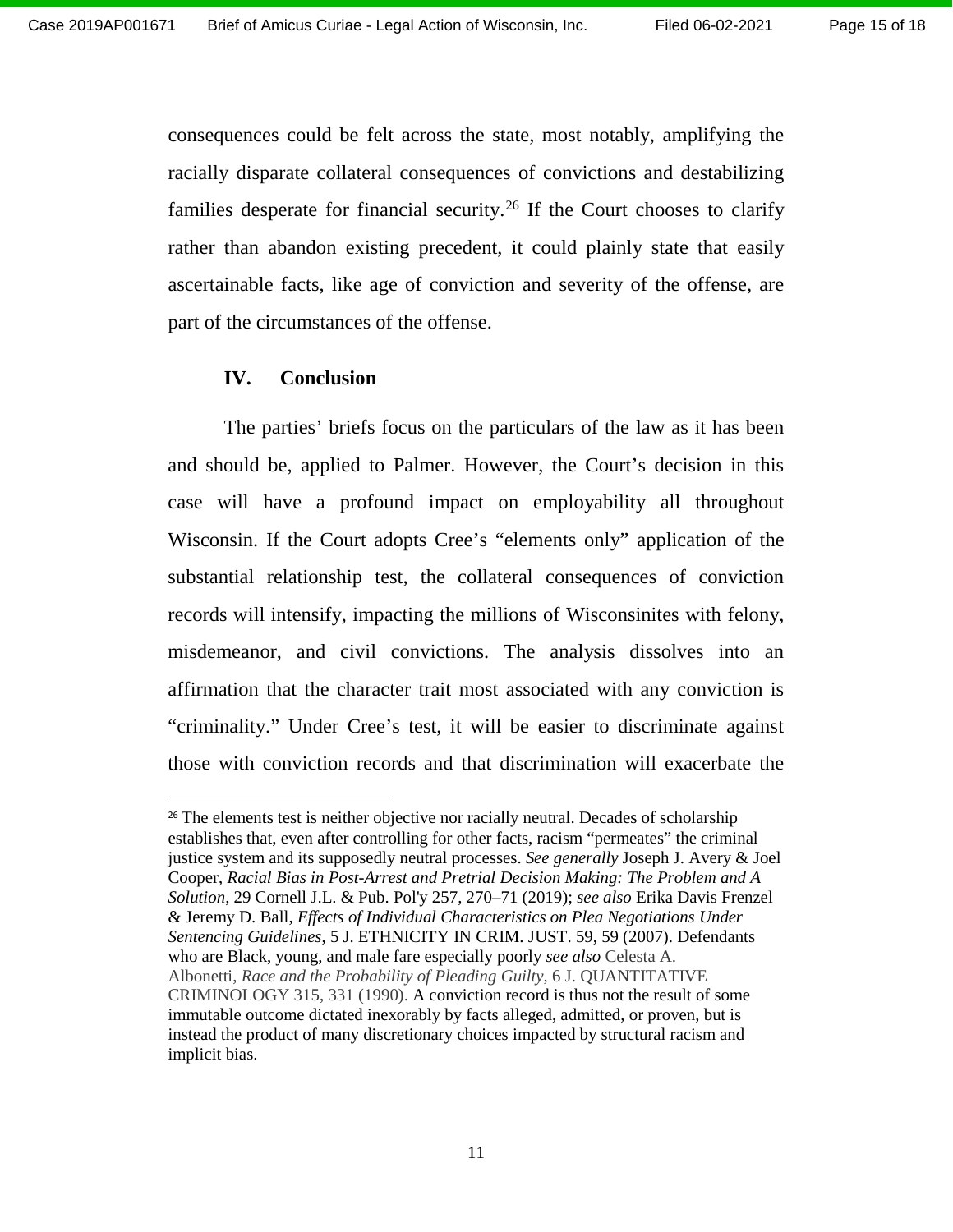racial disparity of records-based discrimination, injuring those the WFEA purports to protect. This result is diametrically opposed to the policy announced in Wis. Stat. § 111.31.

Dated this 27 day of May, 2021.

Electronically Signed by:

S/ Jessie Long

Jessie Long, SBN: 1104518 Sheila Sullivan, SBN: 1052545 Susan Lund, SBN: 1087904 Megan Sprecher, SBN: 1102141 LEGAL ACTION OF WISCONSIN, INC. 633 West Wisconsin Ave, Suite 2000 Milwaukee, WI 53203 Phone: (414) 297-7283 Email: jll@legalaction.org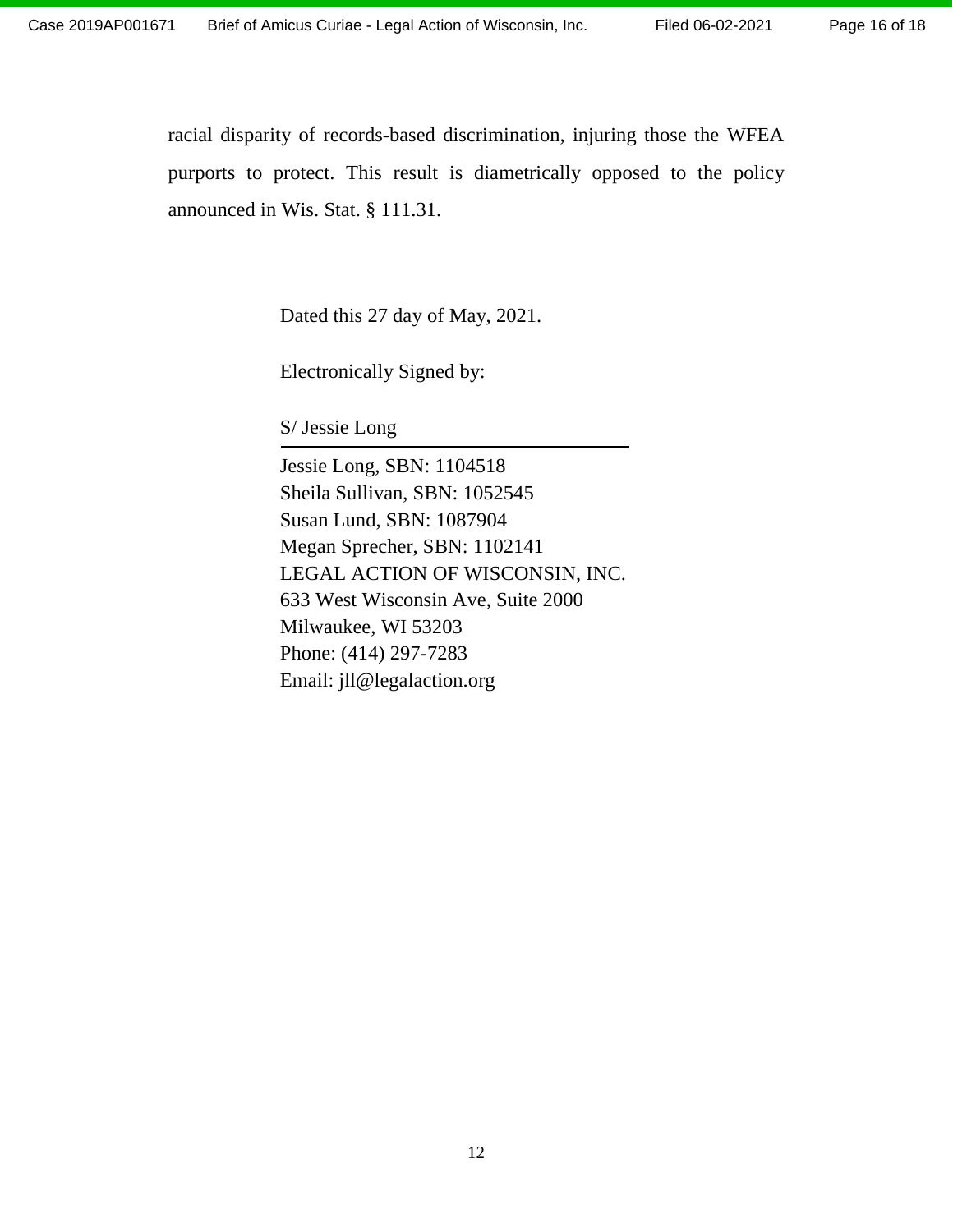### **FORM AND LENGTH CERTIFICATION**

I hereby certify that this brief conforms to the rules contained in Wis. Stat. § 809.12(8)(b) and (c) for a brief produced with a proportional serif font. The length of this brief is 2,857 words.

Signed:

S/ Jessie L. Long

Jessie L. Long

### **CERTIFICATION OF COMPLIANCE WITH RULE 809.19(12)**

I hereby certify that I have submitted an electronic copy of this brief, excluding the appendix, if any, which complies with the requirements of Wis. Stat. § 809.19(12). I further certify that this electronic brief is identical in content and format to the printed form of the brief as of this date.

A copy of this certificate has been served with the paper copies of this brief filed with the court and served on all opposing parties.

Dated May 27, 2021

Legal Action of Wisconsin Amicus Curiae Signed: S/ Jessie L. Long

Jessie L. Long